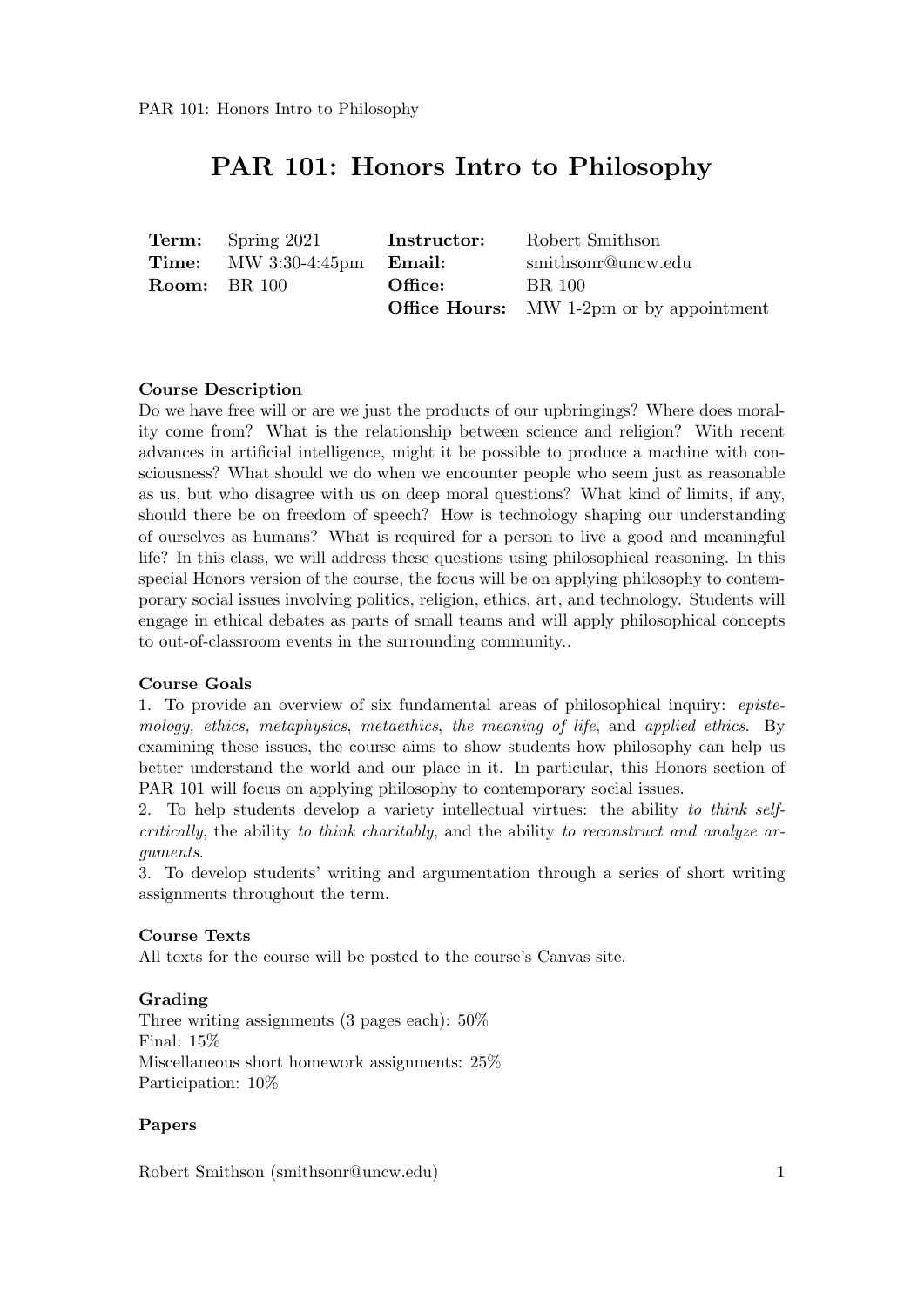In light of the third listed goal for the course, there will be a series of writing assignments throughout the term, each 3 pages long (double-spaced). There will be five total prompts. Students are required to respond to three of those prompts. Students have the option of submitting four papers; if four papers are submitted, the instructor will drop the lowest paper score.

To facilitate anonymous grading, only include your identification number (and not your name) at the top of the document. For helpful advice on writing philosophy papers, see the "Writing Philosophy Papers" resources found on Canvas.

#### Attendance

The participation grade takes into account both attendance and discussion in class. Class attendance is mandatory. Students arriving late will receive reduced credit for attendance that day. Students leaving class early will also receive reduced credit.

The professor will accommodate a reasonable number of excused absences for religious holidays and official off-campus college business such as academic conference presentations and athletic competitions. However, students must discuss with the professor the dates of the anticipated absences no later than the last day of the drop period. Students must present to their professor written evidence of the anticipated absences and discuss with him/her how and when make-up work should be completed prior to missing the class. Students should not expect to receive allowance for excused absences if they do not meet with the professor beforehand and clarify the dates as necessary.

Absences will be addressed by the professor in accordance with his attendance policy. The professor retains the right to determine what would be considered to be a reasonable number of absences (excused or otherwise) for the course. A student will not fail a course because the number of religious observances and/or college business absences exceed the number of absences allowed, except if excessive absences make it impossible to fulfill the expectations of the course. The student's class participation grade in the course, though, may still be affected.

#### Honor Code

All students enrolled at UNCW are subject to the UNCW Student Academic Honor Code, which is intended to help every member of the UNCW community appreciate the high value placed on academic integrity and the means that will be employed to ensure its preservation. Students are expected to perpetuate a campus culture in which each student does his or her own work while relying on appropriate resources for assistance. In such a climate, students enjoy a special trust that they are members of a unique community in which one's thoughts and words are attributed correctly and with proper ownership, and in which there is little need for systems to sanction those who cheat. As such, all UNCW students shall commit to the principles and spirit of the Honor Code by adhering to the following pledge:

As a student at The University of North Carolina Wilmington, I am committed to honesty and truthfulness in academic inquiry and in the pursuit of knowledge. I pledge to uphold and promote the UNCW Student Academic Honor Code.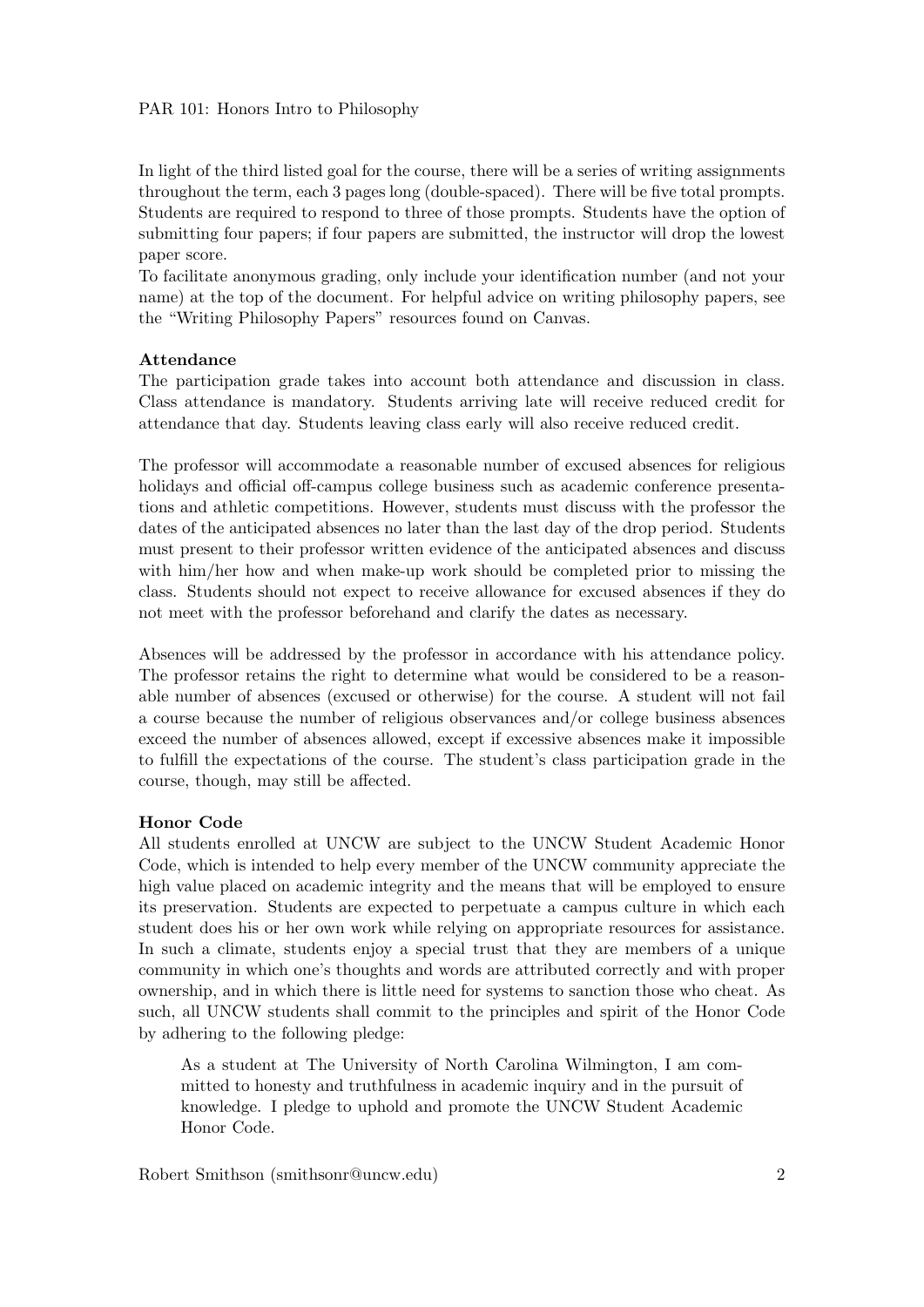More information on the Honor Code is available at the following website: http://www.uncw.edu/odos/honorcode/.

Please be especially familiar with UNCW's position on plagiarism as outlined in the UNCW Student Handbook. Plagiarism is a form of academic dishonesty in which you take someone else's ideas and represent them as your own. Here are some examples of plagiarism:

1. You write about someone else's work in your paper and do not give them credit for it by referencing them.

2. You give a presentation and use someone else's ideas and do not state that the ideas are the other person's.

3. You get ideas from some other reference material and do not reference that material.

#### Accessibility Services

It is very important that this classroom be an inclusive environment that meets the learning needs of all of its students. If you are a person with a disability and anticipate needing any type of academic accommodations in order to fully participate in your classes, please contact the Office of Disability Services (962-7555). Please give me a copy of the letter you receive from Office of Disability Services detailing class accommodations you may need. If you require accommodation for test-taking, please make sure I have the referral letter no fewer than three days before the test.

#### Title IX Statement

UNCW practices a zero tolerance policy for any kind of violent or harassing behavior. If you are experiencing an emergency of this type contact the police at 911 or UNCW CARE at 962- 2273. Resources for individuals concerned with a violent or harassing situation can be located at http://uncw.edu/noharm/resources/index.html.

#### University Learning Center

The University Learning Center's (ULC) mission is to help students become successful, independent learners. Tutoring at the ULC is NOT remediation: the ULC offers a different type of learning opportunity for those students who want to increase the quality of their education. ULC services are free to all UNCW students and include the following:

—Learning Services (University Learning Center) http://uncw.edu/ulc/learning/

—Math Services http://www.uncw.edu/ulc/math/index.html

—Supplemental Instruction http://www.uncw.edu/ulc/si/index.html

—Writing Services http://www.uncw.edu/ulc/writing/index.html

#### Electronic Device Policy

In order to promote classroom discussion, no laptops, tablets, phones, etc. are permitted during class except by instructor permission.

In order to protect the integrity of the classroom experience, the use of recording devices is limited to either the expressed permission of the faculty member or with proper documentation from the Office of Accessibility Services.

### Course Schedule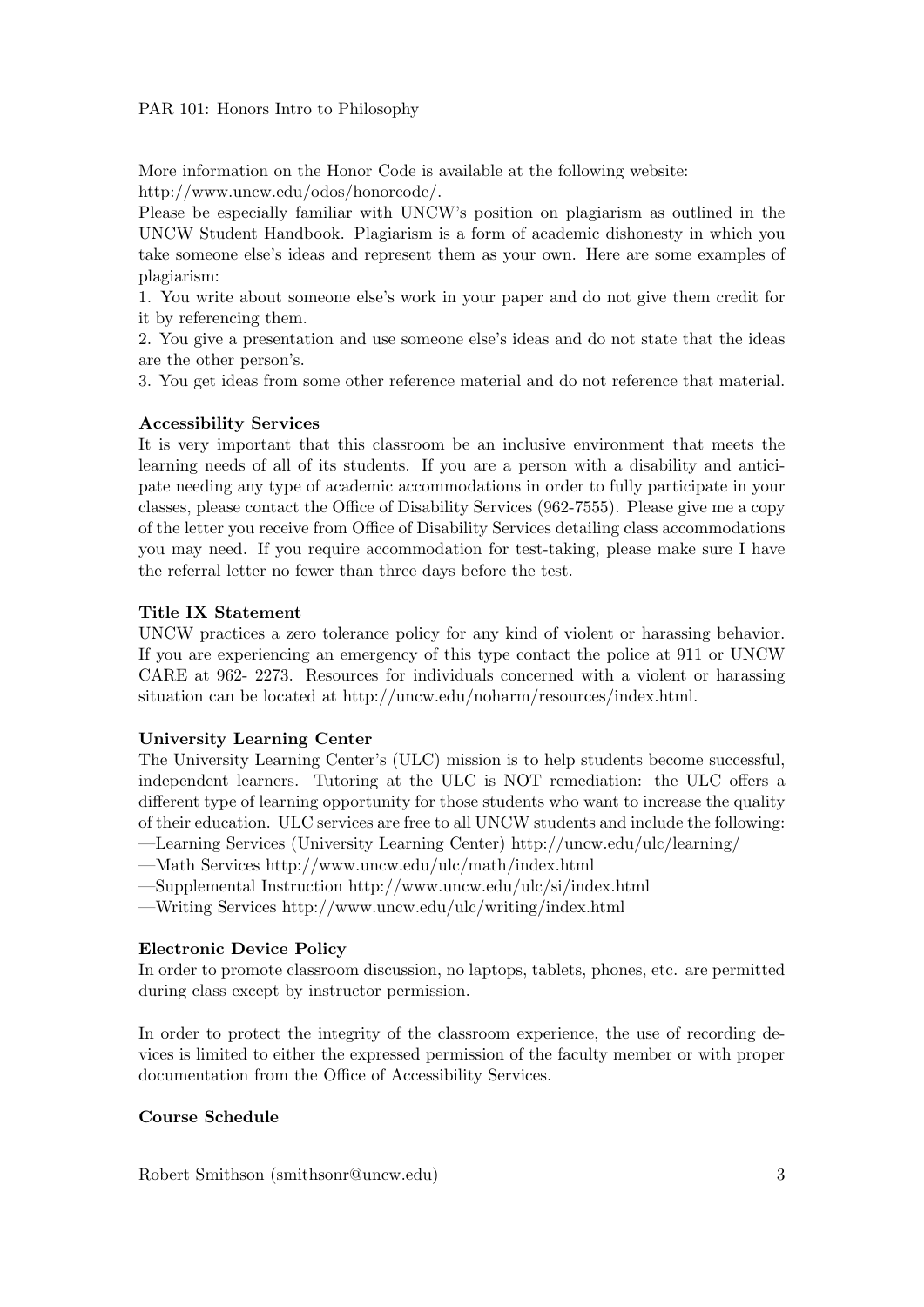This schedule is subject to change, depending on the progress of the discussion in the class. If there are changes, I will make note of them in class and will send out an email about the changes. Next to each class period, there is an assigned reading. The reading for 08/26 should be completed before class on 08/26, etc.

In addition to the listed reading, there is typically a handout summarizing the material discussed in class. This handout will be made available on Canvas. If it is helpful to you, you are able to read the handout prior to class, but this is not required.

| Date             | <b>Topic</b>                                                                                                                                                                   |
|------------------|--------------------------------------------------------------------------------------------------------------------------------------------------------------------------------|
|                  | <b>UNIT 1: EPISTEMOLOGY</b><br>Week 1: traditional skepticism                                                                                                                  |
| W $1/20$         | Introduction, syllabus, external world skepticism.<br><i>Reading:</i> none.                                                                                                    |
| $M\ 1/25$        | Moorean response, IBE, the "concessive" response<br><i>Reading:</i> none.                                                                                                      |
|                  | [Paper 1 assigned]                                                                                                                                                             |
| W $1/27$         | Weeks 2-3: epistemology in $2021$ -peer disagreement<br>Peer disagreement.                                                                                                     |
|                  | Reading: Richard Feldman (2012). Reasonable Religious Disagreements.<br>(excerpts)                                                                                             |
|                  | $HW:$ Feldman discusses a variety of possible responses to<br>religious disagreements. What do you think is the most<br>plausible response he considers, and why? $(1/2$ page) |
| $M$ 2/1          | Privileged standpoints. Writing philosophy papers.<br>Reading:<br>Vida Yao (ms) Intro to Writing Philosophy.<br>PAR Paper Characteristics.                                     |
| W <sub>2/3</sub> | Example paper (with sample comments added).<br>Normative vs. descriptive disagreements.                                                                                        |
|                  | Weeks $4-5$ : epistemology in 2021—testimony and expertise                                                                                                                     |
| $M$ 2/08         | Testimony and the media, partisanship, bias.<br><i>Reading:</i> Alex Worsnip (forthcoming) The Obligation to Diversify One's<br>sources.                                       |
| $W_2/10$         | Epistemic bubbles and echo chambers, "fake news", disinformation.<br><i>Reading</i> : Thi Nguyen (2018). Escape the echo chamber.                                              |
|                  | https://aeon.co/essays/why-its-as-hard-to-escape-an-echo-chamber-as-it-<br>is-to-flee-a-cult                                                                                   |
|                  | Reginia Rini (2018). How To Fix Fake News.                                                                                                                                     |
|                  | https://www.nytimes.com/2018/10/15/opinion/facebook-fake-news-<br>philosophy.html                                                                                              |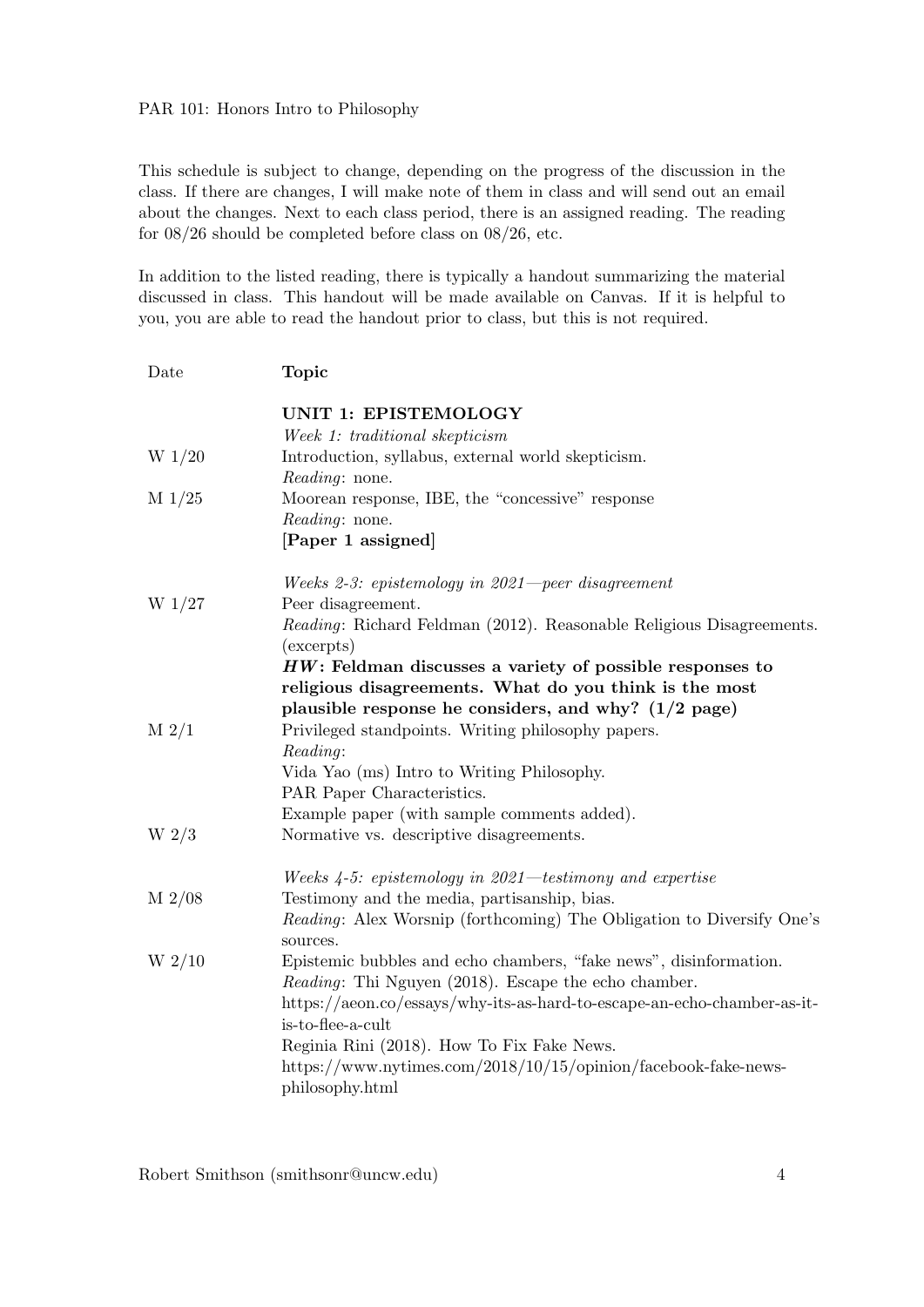| $M$ 2/15        | Propaganda<br>HW: identify a recent example of propaganda (in the inclusive<br>sense of the term we have adopted throughout this class).<br>Analyze it using the conceptual tools we have discussed in class.<br>$(1/2 \text{ page})$                                                                                                                                                         |
|-----------------|-----------------------------------------------------------------------------------------------------------------------------------------------------------------------------------------------------------------------------------------------------------------------------------------------------------------------------------------------------------------------------------------------|
| W $2/17$        | TBA: propaganda and virtue ethics?                                                                                                                                                                                                                                                                                                                                                            |
|                 | <b>UNIT 2: ETHICS</b>                                                                                                                                                                                                                                                                                                                                                                         |
| $M$ 2/22        | Weeks 6-7: traditional moral theorizing<br>Utilitarianism, moral theories.<br><i>Reading:</i> None                                                                                                                                                                                                                                                                                            |
| $W_2/24$        | Objections to utilitarianism.<br><i>Reading:</i> Amia Srinivasan (2015) Stop the Robot Apocalypse.                                                                                                                                                                                                                                                                                            |
| $M\frac{3}{01}$ | Kantianism and the motive of duty. The Kantian vision.<br><i>Reading:</i> none.                                                                                                                                                                                                                                                                                                               |
| W $3/03$        | [Paper 2 (Kantianism) assigned]<br>Virtue Ethics and Platonic Justice<br><i>Reading:</i> none.<br>[Paper 3 (Virtue Ethics) assigned]                                                                                                                                                                                                                                                          |
| $M\frac{3}{08}$ | Weeks $8-9$ : ethics in 2021<br>Black Lives Matter and protests.<br>Hill (1979) Symbolic Protest and Calculated Silence.<br>$HW:$ Identify a protest from the recent news. Hill discusses<br>many possible reasons why someone might engage in a symbolic<br>protest: which of these reasons (if any) might apply to your<br>specific example? Do you agree with Hill that this is a good (or |
| $W$ 3/10        | bad) reason to engage in symbolic protest? $(1/2$ page)<br>Servility and self-respect.<br><i>Reading:</i> Hill (.) Servility and Self-Respect                                                                                                                                                                                                                                                 |
| $M\frac{3}{15}$ | Courage and vice.<br><i>Reading</i> : TBA<br>HW: What would it look to exhibit the virtue of courage in the<br>year 2021 in the United States? $(1/2$ page)                                                                                                                                                                                                                                   |
| W $3/17$        | Patriotism.<br>Reading: TBA.<br>HW: It is often lamented that the social climate in the US is<br>fractured or dysfunctional. What would be required for this<br>social climate to improve? $(1/2$ page)                                                                                                                                                                                       |

UNIT 3: FREEDOM, MEANING, AND HUMAN LIFE Weeks 10-12: traditional arguments on freedom and meaning